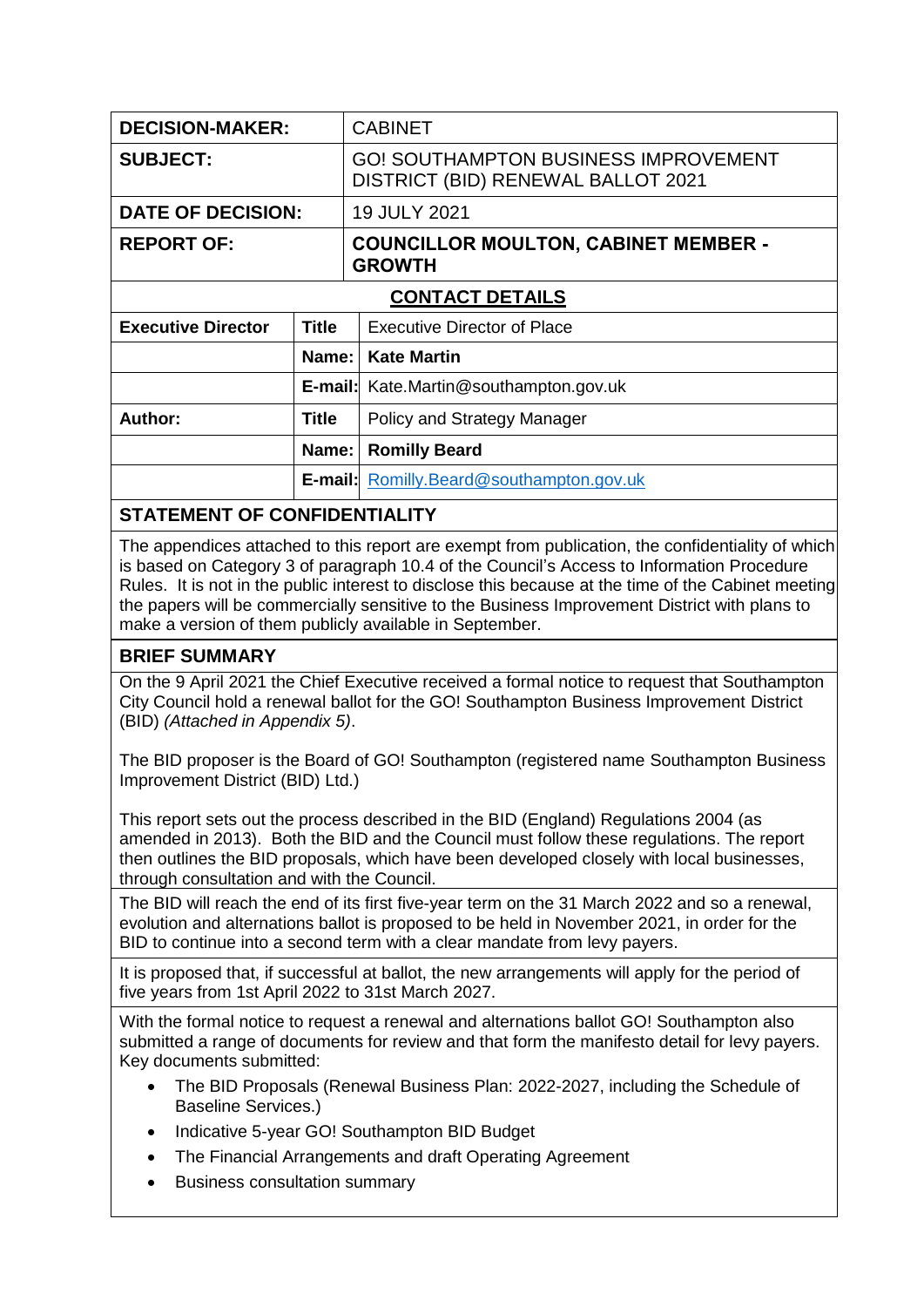The Council is not required to formally agree any BID proposal and may only veto the BID proposals if they are contrary to formally adopted and published Council policies. This process has included an assessment of baseline services.

After a formal review by the Council's Policy and Strategy team officers can confirm that the proposals put forward by GO! Southampton are in line with Council published policies this report therefore recommends that the Council formally endorses the renewal ballot and requests the Returning Officer to hold a renewal ballot in November 2021.

|    | <b>RECOMMENDATIONS:</b>                                                                                                                                                                                                                                                                               |                                                                                                                                                                                                                                                                                                                                                                                                                                                                             |  |  |  |
|----|-------------------------------------------------------------------------------------------------------------------------------------------------------------------------------------------------------------------------------------------------------------------------------------------------------|-----------------------------------------------------------------------------------------------------------------------------------------------------------------------------------------------------------------------------------------------------------------------------------------------------------------------------------------------------------------------------------------------------------------------------------------------------------------------------|--|--|--|
|    | (i)                                                                                                                                                                                                                                                                                                   | To instruct the Returning Officer to hold a ballot in relation to GO!<br>Southampton's renewal proposals. The postal ballot will run for at least 28<br>days prior to closing on 11 November 2021.                                                                                                                                                                                                                                                                          |  |  |  |
|    | To agree to delegate authority to Executive Director of Place to vote on<br>(ii)<br>behalf of the Council in the GO! Southampton ballot, as a non-domestic<br>ratepayer of Council-owned properties in the enlarged BID area. (A map of<br>the current and new BID areas can be found in Appendix 2.) |                                                                                                                                                                                                                                                                                                                                                                                                                                                                             |  |  |  |
|    | (iii)                                                                                                                                                                                                                                                                                                 | Authorise the Service Director - Legal and Business Operations to<br>complete the necessary legal agreements required for the operation of the<br>GO! Southampton BID arrangements.                                                                                                                                                                                                                                                                                         |  |  |  |
|    |                                                                                                                                                                                                                                                                                                       | <b>REASONS FOR REPORT RECOMMENDATIONS</b>                                                                                                                                                                                                                                                                                                                                                                                                                                   |  |  |  |
| 1. | Under the BID regulations, the Council has a duty to receive BID proposals as part of<br>the process to ballot. The Council has a role in ensuring compliance and has the<br>power under the regulations to veto a BID proposal after ballot where it believes the<br>BID proposals:                  |                                                                                                                                                                                                                                                                                                                                                                                                                                                                             |  |  |  |
|    |                                                                                                                                                                                                                                                                                                       | are likely to materially conflict with any of the Council's formal policies;<br>place an inequitable and significantly disproportionate financial burden on any<br>class of non-domestic ratepayer as a result of manipulation of the BID area or<br>BID levy.                                                                                                                                                                                                              |  |  |  |
| 2. | The recommendations are in support of the "Go Southampton" renewal and<br>alteration proposal as it is considered to:                                                                                                                                                                                 |                                                                                                                                                                                                                                                                                                                                                                                                                                                                             |  |  |  |
|    | $\bullet$<br>$\bullet$                                                                                                                                                                                                                                                                                | conform to all required BID Regulations;<br>add value to existing initiatives and local strategic priorities, particularly the<br>Council Plan, Economic Green Growth Strategy 2030 and the City of Culture<br>2025 bid;                                                                                                                                                                                                                                                    |  |  |  |
|    | ٠<br>$\bullet$                                                                                                                                                                                                                                                                                        | support a local recovery from the COVID pandemic, the shock to the sectors<br>mandated to close, including non-essential retail, hospitality and leisure;<br>provide leverage of additional resource and initiatives to improve the<br>experience, marketing and viability of the City Centre and thereby enhance<br>the economic growth of the city and outcomes for residents and businesses.<br>The map in this appendix provides the new, proposed BID area extensions. |  |  |  |
|    |                                                                                                                                                                                                                                                                                                       | ALTERNATIVE OPTIONS CONSIDERED AND REJECTED                                                                                                                                                                                                                                                                                                                                                                                                                                 |  |  |  |
| 3. |                                                                                                                                                                                                                                                                                                       | Should the Council vote not to support the proposal, it would risk the loss of levy<br>revenue of £6.18 million for 2022-2027 as the BID would be dissolved without a ballot<br>and therefore the levy revenue not collected. Without the BID, working with the Cound<br>the following would be impacted:                                                                                                                                                                   |  |  |  |
|    | $\bullet$<br>$\bullet$                                                                                                                                                                                                                                                                                | The promotion and regeneration of the city centre;<br>The loss of a dedicated programme to support recovery from the economic<br>impacts of COVID 19, especially across the retail and hospitality sectors;<br>The loss of additional support for the City of Culture 2025 bid;                                                                                                                                                                                             |  |  |  |

The loss of additional leverage and external funding; and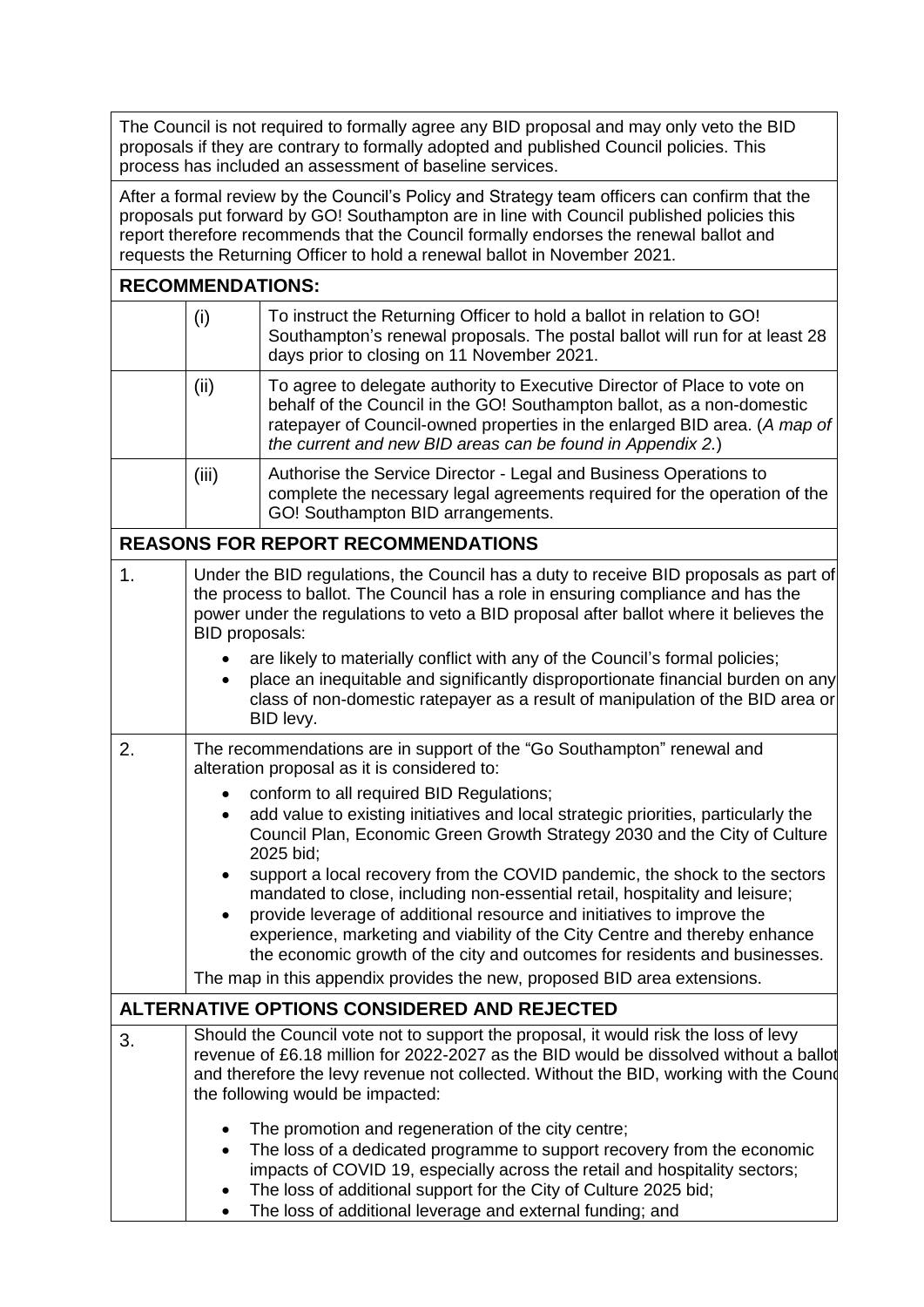|    | Damage to business relationships and dis-engagement of local businesses to<br>$\bullet$<br>work in partnership with each other and with the Council for the betterment of<br>the area.                                                                                                                                                                                          |  |  |  |  |
|----|---------------------------------------------------------------------------------------------------------------------------------------------------------------------------------------------------------------------------------------------------------------------------------------------------------------------------------------------------------------------------------|--|--|--|--|
|    | <b>DETAIL (Including consultation carried out)</b>                                                                                                                                                                                                                                                                                                                              |  |  |  |  |
| 4. | In terms of the inception of the BID. In accordance with Regulation 3(2) of the<br>Business Improvement Districts (England) Regulations 2004 on 8 January 2016 the<br>Chair of the Southampton BID Steering Group served 84 days' notice on the Council<br>and the Secretary of State of the intention to request the billing authority to put the<br>BID proposal to a ballot. |  |  |  |  |
|    | In accordance with Regulation 4(2) of the Business Improvement Districts (England)<br>Regulations 2004 on 9 April 2021 the Chair of the Southampton BID served notice<br>on the Council and the Secretary of State of the intention to request the billing<br>authority to put the BID proposal to a ballot.                                                                    |  |  |  |  |
| 5. | The key documents submitted to Southampton City Council (SCC) in 2016 for a<br>Cabinet decision in support of the proposals to create a Business Improvement<br>District correspond with those submitted for the renewal and alternations ballot. Key<br>documents include:<br>BID Proposals in the form of a business plan for the period 2022 > 2027,                         |  |  |  |  |
|    | including a Schedule of Baseline Services;                                                                                                                                                                                                                                                                                                                                      |  |  |  |  |
|    | An indicative budget for the period 2022 > 2027;<br>Financial arrangements, management policies and operating agreement;                                                                                                                                                                                                                                                        |  |  |  |  |
|    | A summary of the formal consultation with levy payers (businesses).                                                                                                                                                                                                                                                                                                             |  |  |  |  |
| 6. | The rateable value at which businesses will pay the levy has increased to £19,000.<br>The BID levy rate will be amended in future years in line with inflation. Fewer small<br>businesses will therefore be liable to pay the levy. In addition the levy rate accounts<br>for those businesses that are paying management charges.                                              |  |  |  |  |
| 7. | What are the key changes being proposed to the BID Arrangements in comparison to<br>the 2017-2022 term?                                                                                                                                                                                                                                                                         |  |  |  |  |
|    | The key changes that are being proposed are:<br>To maintain the levy multiplier at 1.56% and 1.46% in the first year, followed<br>by small inflation linked increases in subsequent years;<br>To increase to a rateable value of £19,000 the threshold beneath which<br>$\bullet$<br>businesses are not required to pay the levy and also therefore do not get a<br>vote;       |  |  |  |  |
|    | The services to be provided are a natural evolution of the work currently<br>$\bullet$<br>being carried out and a response to changing circumstances, especially given<br>the impacts of national lock-downs on the non-essential retail and hospitality<br>sectors.                                                                                                            |  |  |  |  |
|    | To alter the BID Area to include a greater part of the city centre. The details of<br>٠<br>the new proposed area are laid out later in this report.                                                                                                                                                                                                                             |  |  |  |  |
| 8. | GO! Southampton's approach to levy payer consultation is intrinsic to its purpose and<br>governance model. GO! Southampton is an organisation led by businesses and as<br>such it engages regularly with businesses in a number of ways:                                                                                                                                        |  |  |  |  |
|    | GO! Southampton is run by a board that includes 17 businesses and meets<br>on a bi-monthly basis.<br>GO! Southampton has three project-related theme groups that are open to all<br>businesses and currently involve 51 businesses on a regular basis. These<br>theme groups steer sections of GO! Southampton's programme.                                                     |  |  |  |  |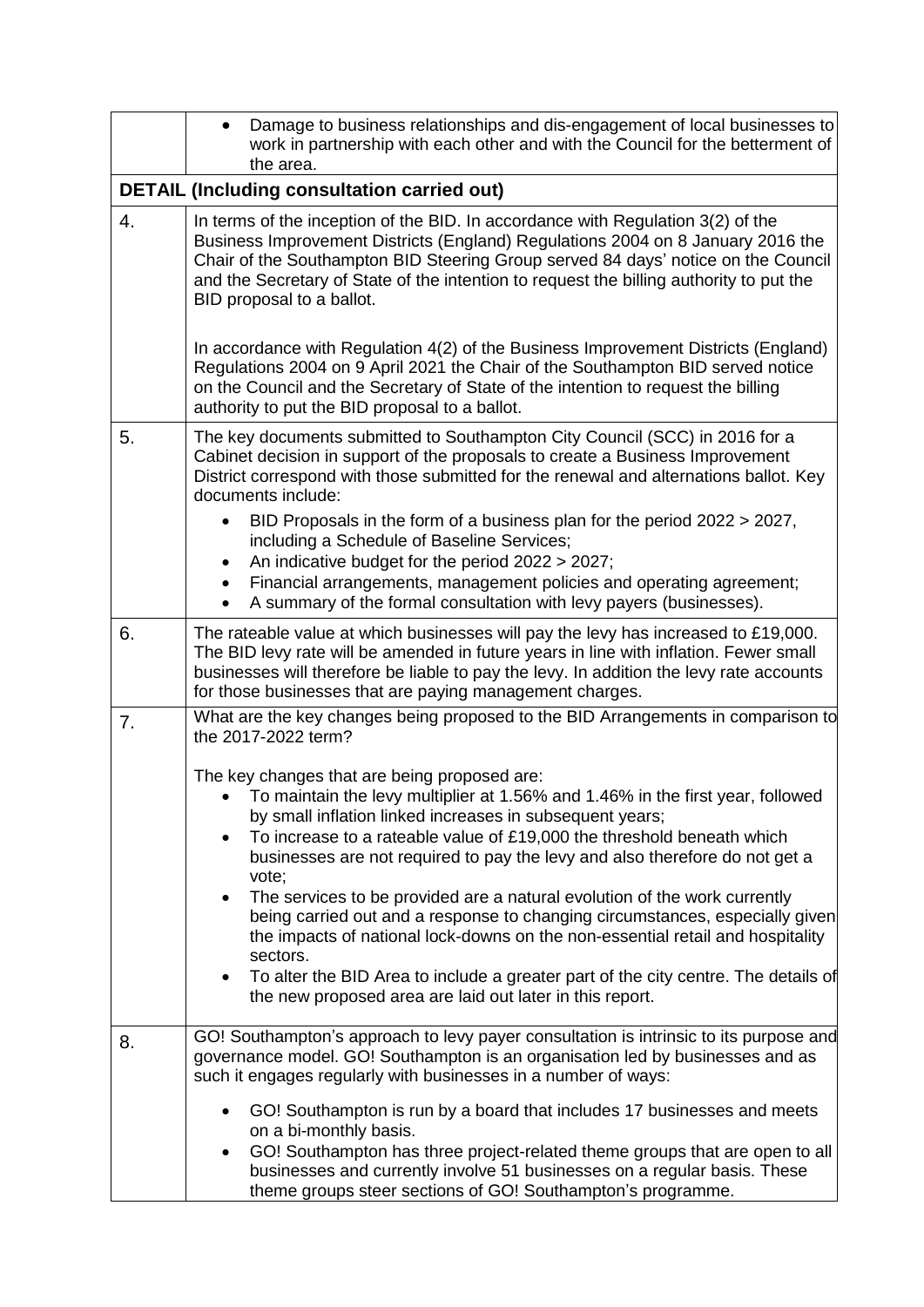|                              | • GO! Southampton has levy payer representation on a separate standing<br>executive committee of the GO! Southampton board and on a separate<br>finance and scrutiny committee.                                                                                                                                                                                                                                                                                                                                                                                                                               |  |  |  |  |
|------------------------------|---------------------------------------------------------------------------------------------------------------------------------------------------------------------------------------------------------------------------------------------------------------------------------------------------------------------------------------------------------------------------------------------------------------------------------------------------------------------------------------------------------------------------------------------------------------------------------------------------------------|--|--|--|--|
|                              | In addition, GO! Southampton has carried out the following engagement activities<br>specifically focussed on developing the proposals for the next BID term:<br>Made a survey available to all businesses. The survey was aimed at gauging support<br>for GO! Southampton and gathering views about what types of project GO!<br>Southampton should focus on.                                                                                                                                                                                                                                                 |  |  |  |  |
|                              | The BID have also sought formal responses from local managers, held one-to-one<br>discussions with business owners and worked with the umbrella body British BIDs to<br>assess voter intentions.                                                                                                                                                                                                                                                                                                                                                                                                              |  |  |  |  |
|                              | In total GO! Southampton have gathered an indication from businesses representing<br>335 premises on whether they are likely to support GO! Southampton for another<br>term and have found 72% in support by number and 77% by aggregate rateable<br>value.                                                                                                                                                                                                                                                                                                                                                   |  |  |  |  |
| 9.                           | The ballot will be the responsibility of Southampton City Council's Returning Officer<br>and will run for at least 28 days before closing. The ballot is currently expected to<br>close at 5pm on Thursday 11th November 2021. The ballot will be a secret postal<br>ballot of the eligible hereditaments on the National Non-Domestic Ratings List at the<br>time of the Notice of Ballot being issued. Where the occupiers of individual<br>hereditaments have nominated in writing the name of the person who should vote on<br>their behalf, the notice of ballot and ballot papers will be sent to them. |  |  |  |  |
| 10.                          | Arrangements for the collection of the BID levy are set out in a formal Operating<br>Agreement between the BID Company and Southampton City Council. The Council<br>will be responsible for collecting the BID levy on behalf of the BID Company. The BID<br>levy will be payable in one instalment per year. Bills will be raised in March and<br>payment will become due on 1st April each year. Enforcement measures for the<br>collection of the BID levy will be detailed in the Operating Agreement between the<br>BID Company and Southampton City Council.                                            |  |  |  |  |
| 11.                          | The Schedule of Baseline Services has been reviewed in relation to the provision<br>from Southampton City Council to ensure this is a fair reflection of the services and<br>captures all that is being delivered. The following service areas have confirmed this:<br><b>City Services including Street Cleansing</b><br>1.<br>2.<br>Highways<br>3.<br>Cleansing of multi-storey car parks<br>Events, Culture and Tourism<br>4.<br>5.<br><b>Economic Development</b><br>6.<br>Enforcement<br>7.<br>Late Night Levy<br>8.<br>Rough Sleeping<br>9.<br>Transport and access                                     |  |  |  |  |
| <b>RESOURCE IMPLICATIONS</b> |                                                                                                                                                                                                                                                                                                                                                                                                                                                                                                                                                                                                               |  |  |  |  |
| <b>Revenue</b>               |                                                                                                                                                                                                                                                                                                                                                                                                                                                                                                                                                                                                               |  |  |  |  |
| 12.                          | The costs of the BID ballot will be covered by existing budgets from within the Place<br>Directorate, unless:                                                                                                                                                                                                                                                                                                                                                                                                                                                                                                 |  |  |  |  |
|                              | the number of votes cast in favour of the BID is less than 20% of the total<br>number of votes eligible to be cast, and<br>the ballot is unsuccessful                                                                                                                                                                                                                                                                                                                                                                                                                                                         |  |  |  |  |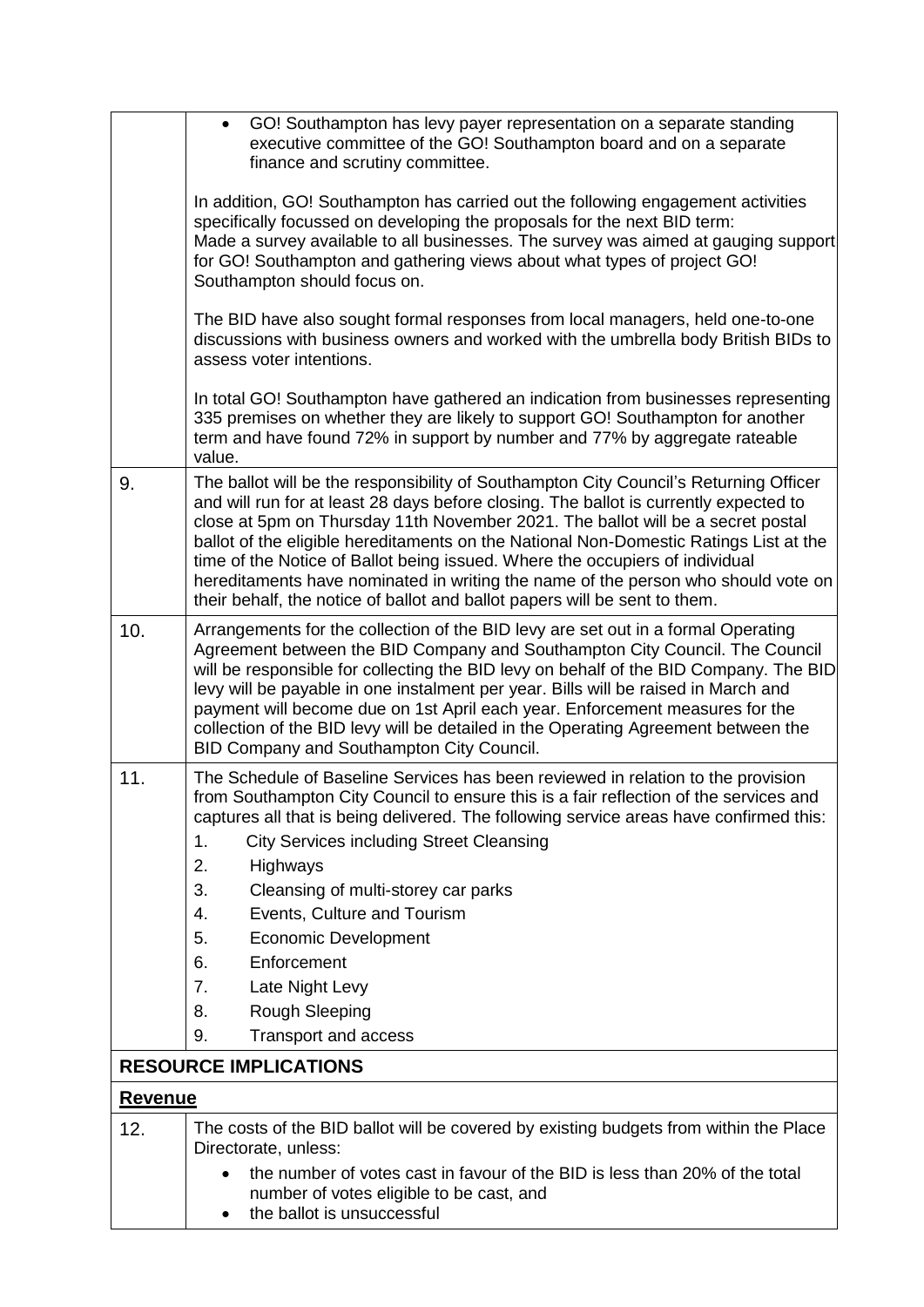|     | In this case the costs would be covered by the BID.                                                                                                                                                                                                                                                                                                                                                                                                                                                                                                                                                                                                                                                                                                                                                                                                                                                                   |
|-----|-----------------------------------------------------------------------------------------------------------------------------------------------------------------------------------------------------------------------------------------------------------------------------------------------------------------------------------------------------------------------------------------------------------------------------------------------------------------------------------------------------------------------------------------------------------------------------------------------------------------------------------------------------------------------------------------------------------------------------------------------------------------------------------------------------------------------------------------------------------------------------------------------------------------------|
| 13. | The regulations require the BID to offer reassurance on ballot costs. The costs of the<br>BID ballot, estimated by the Returning Officer at £5,500 are subject to the<br>parameters of the ballot not changing significantly from those initially proposed. In<br>case the council is not required, under Regulation 10, to cover the costs of the ballot,<br>the BID has confirmed that the Board of GO! Southampton has agreed to set aside<br>contingency funds for this amount.                                                                                                                                                                                                                                                                                                                                                                                                                                   |
| 14. | There are seven hereditaments in the BID area that Southampton City Council<br>would be responsible for the increased levy: the Civic Centre; Sea City Museum;<br>Tudor House; 6 & 6A Bugle Street; Network Eagle Lab (Marlands); parts of the first,<br>second and third floors of One Guildhall Square and 109 East Street. The Council<br>would have a vote for each one. The total levy contribution for these seven properties<br>is currently £32,365. If the renewal ballot is successful the levy liability for 2022/23<br>for the same seven properties will be £34,060. The increase derives from the use of<br>the 2017 Ratings List to calculate levy payments and not the 2010 Ratings List,<br>currently used. Generally rateable values are higher on the 2017 Ratings List,<br>however some are lower, such as the Civic Centre. This additional cost will be met<br>from existing premises' budgets. |
|     | <b>LEGAL IMPLICATIONS</b>                                                                                                                                                                                                                                                                                                                                                                                                                                                                                                                                                                                                                                                                                                                                                                                                                                                                                             |
|     | Statutory power to undertake proposals in the report:                                                                                                                                                                                                                                                                                                                                                                                                                                                                                                                                                                                                                                                                                                                                                                                                                                                                 |
| 15. | The Local Government Act 2003 and the Business Improvement Districts (England)<br>Regulations 2004 (The Regulations) provide the statutory powers and framework to<br>enable a Business Improvement District (BID) to be created. The Council is obliged<br>to approve the BID Proposal unless there is a conflict between the BID's proposal<br>and the Council's formally adopted policies.                                                                                                                                                                                                                                                                                                                                                                                                                                                                                                                         |
| 16. | At this stage in the process the Council, as billing authority, is only required to<br>instruct the Returning Officer to hold a ballot once satisfied that the BID Proposer<br>has met all the requirements under the Regulations. Where the relevant billing<br>authority is of the view that the BID proposals conflict with a policy formally adopted<br>by and contained in a document published by the authority the authority shall, as<br>soon as reasonably practicable after receiving the proposals, notify the BID body in<br>writing explaining the nature of that conflict. Officers have stated elsewhere in this<br>report that there is no conflict.                                                                                                                                                                                                                                                  |
| 17. | The Council has implied legal powers under the above legislation and a general<br>power of competence under section 1 of the Localism Act 2011 (subject to<br>overriding fiduciary duties) to enter into arrangements to facilitate the BID<br>arrangements including levy collection and may enter into a Baseline Agreement for<br>the Provision of Standard Services and an Operating Agreement to confirm agreed<br>arrangements. Local Authorities are required to provide a schedule of baseline<br>services under Schedule 1 of the BID regulations.                                                                                                                                                                                                                                                                                                                                                           |
|     | <b>Other Legal Implications:</b>                                                                                                                                                                                                                                                                                                                                                                                                                                                                                                                                                                                                                                                                                                                                                                                                                                                                                      |
| 18. | When making decisions the Cabinet and officers must ensure that they understand<br>that the interests of the Council as owner of hereditaments in the BID and certain<br>duties under the Regulations may not coincide. Although this is unlikely in practice it<br>may be necessary put in place arrangements to deal with a conflict of interests albeit<br>that a person does have rights of appeal in the event of the Council exercising it.                                                                                                                                                                                                                                                                                                                                                                                                                                                                     |
| 19. | The Council has a right to exercise a veto after the outcome of the re-ballot if the<br>Council considers the arrangements are likely to either conflict to a material extent<br>with any of their published policies or place a disproportionate and inequitable<br>financial burden on any person or group of persons through manipulation of the BID<br>geographical area or the structure of the BID levy.                                                                                                                                                                                                                                                                                                                                                                                                                                                                                                        |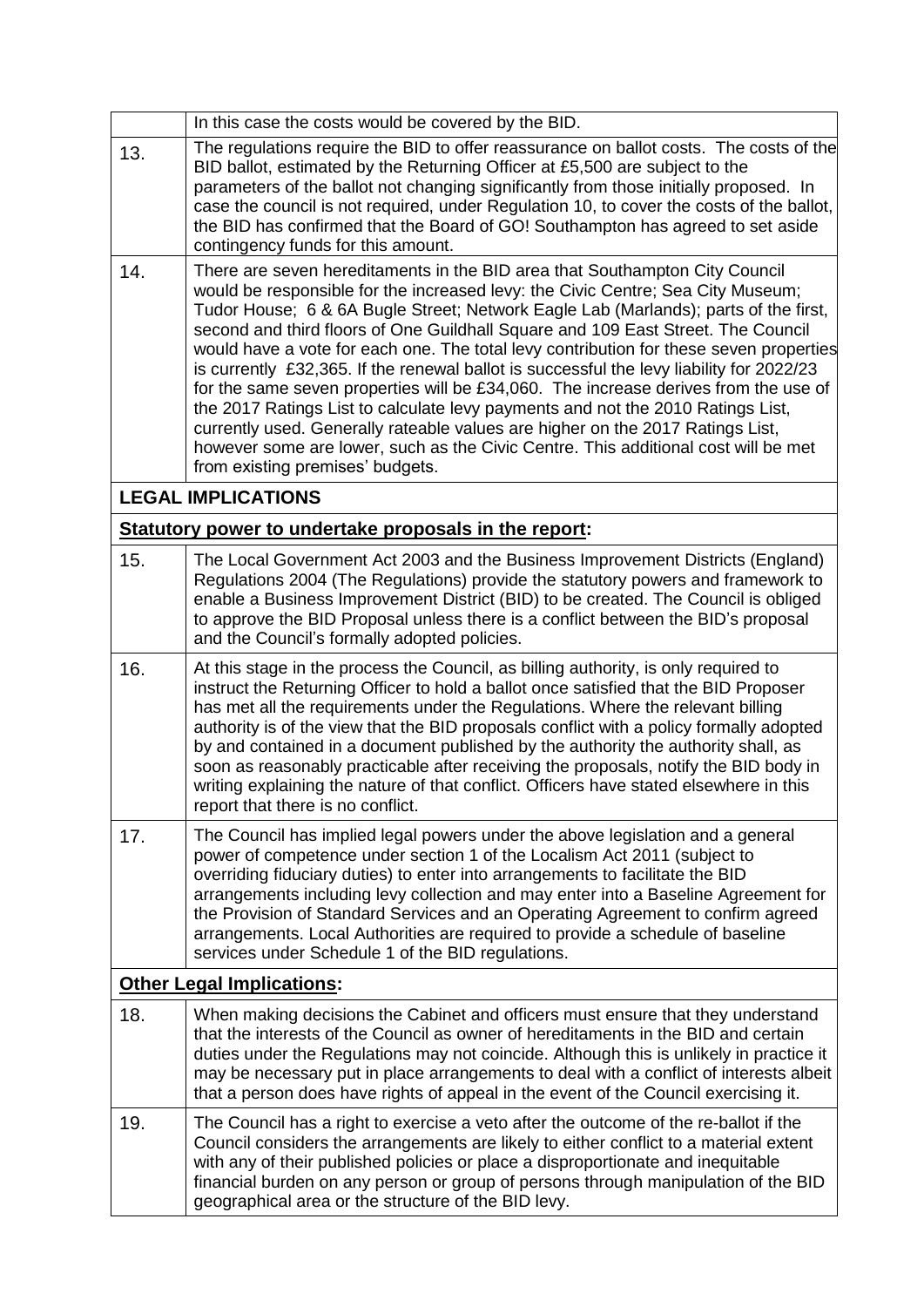| 20.               | In due course, if the BID does not deliver the envisaged benefits, there could be<br>indirect reputational risks for the Council. However, by supporting the BID process<br>and remaining involved as a close partner in the management of the activities of the<br>BID, the Council will be seeking to mitigate any potential future risk. |  |  |  |  |
|-------------------|---------------------------------------------------------------------------------------------------------------------------------------------------------------------------------------------------------------------------------------------------------------------------------------------------------------------------------------------|--|--|--|--|
|                   | <b>RISK MANAGEMENT IMPLICATIONS</b>                                                                                                                                                                                                                                                                                                         |  |  |  |  |
| 21.               | <b>None</b>                                                                                                                                                                                                                                                                                                                                 |  |  |  |  |
|                   | <b>POLICY FRAMEWORK IMPLICATIONS</b>                                                                                                                                                                                                                                                                                                        |  |  |  |  |
| 22.               | A review of the proposed GO! Southampton BID Business Plan 2022-2027 against<br>Southampton City Council strategies and policies confirms that there are no conflicts.<br>Further, the Business Plan proposals support the following strategies:                                                                                            |  |  |  |  |
|                   | The council's ambitions to be recognised as a city of culture as stated in the<br>Southampton City Council Strategy (2020-2025)<br>The council's focus on supporting and growing local business within the council's<br>$\bullet$<br>Economic and Green Growth Strategy (2020-2030) yes                                                     |  |  |  |  |
|                   | Southampton Physical Activity and Sports Strategy (2018-2023)<br>Drugs Strategy (2017-2020)<br>Safe City Strategy (2017-2020)<br>Domestic & Sexual Abuse Multi Agency Strategy (2017-20)<br>$\bullet$                                                                                                                                       |  |  |  |  |
|                   | Homelessness Prevention Strategy (2018-2023)<br>$\bullet$                                                                                                                                                                                                                                                                                   |  |  |  |  |
|                   | Domestic & Sexual Abuse Multi Agency Strategy (2017-20)<br>$\bullet$<br>Alcohol Strategy (2017-2020)<br>$\bullet$                                                                                                                                                                                                                           |  |  |  |  |
|                   | Clean Air Strategy (2019-2025)<br>$\bullet$                                                                                                                                                                                                                                                                                                 |  |  |  |  |
|                   | Land Quality Strategy (2018-2023)<br>$\bullet$<br>Joint Health and Wellbeing Strategy (2017-2025)                                                                                                                                                                                                                                           |  |  |  |  |
|                   | Land Quality Strategy (2018-2023)                                                                                                                                                                                                                                                                                                           |  |  |  |  |
|                   | Local Transport Plan (2020-2040).                                                                                                                                                                                                                                                                                                           |  |  |  |  |
|                   | <b>KEY DECISION?</b><br><b>Yes</b>                                                                                                                                                                                                                                                                                                          |  |  |  |  |
|                   | <b>WARDS/COMMUNITIES AFFECTED:</b><br><b>Bargate</b>                                                                                                                                                                                                                                                                                        |  |  |  |  |
|                   | SUPPORTING DOCUMENTATION                                                                                                                                                                                                                                                                                                                    |  |  |  |  |
| <b>Appendices</b> |                                                                                                                                                                                                                                                                                                                                             |  |  |  |  |
| 1.                | The proposed BID area includes some new areas that weren't included in the BID<br>area during the first term (exempt)                                                                                                                                                                                                                       |  |  |  |  |
| 2.                | BID Proposals in the form of a business plan for the period $2022 > 2027$ - including a<br>Schedule of Baseline Services (exempt)                                                                                                                                                                                                           |  |  |  |  |
| 3.                | Indicative 5-year GO! Southampton BID Budget (exempt)                                                                                                                                                                                                                                                                                       |  |  |  |  |
| 4.                | Business consultation summary (exempt)                                                                                                                                                                                                                                                                                                      |  |  |  |  |
| 5.                | Formal notice to request that Southampton City Council hold a renewal ballot<br>for the GO! Southampton Business Improvement District (BID) (exempt)                                                                                                                                                                                        |  |  |  |  |
| 6.                | <b>ESIA</b>                                                                                                                                                                                                                                                                                                                                 |  |  |  |  |
|                   | <b>Documents In Members' Rooms</b>                                                                                                                                                                                                                                                                                                          |  |  |  |  |

## 1. None **Equality Impact Assessment Do the implications/subject of the report require an Equality and Safety Impact Assessment (ESIA) to be carried out? Yes**